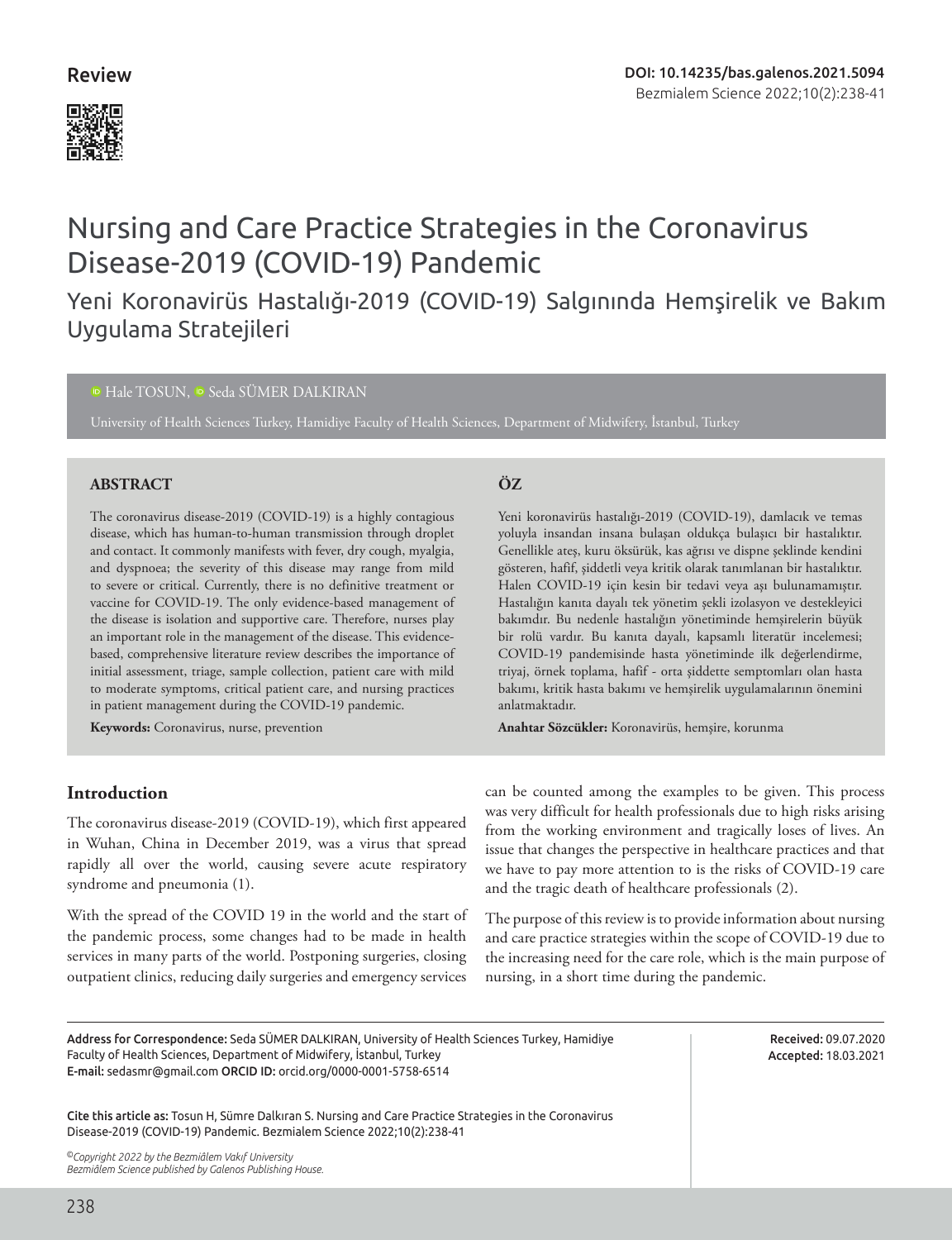#### **Nurses During the Pandemic**

A multidisciplinary approach is needed in the prevention, control and protection of the pandemic. Nurses working in hospitals designated within the scope of the pandemic play a critical role in the control of COVID-19 (2). The workload of nurses providing care to patients with COVID-19, their families and the community is quite high, and it reaches the upper limit. Nurses serve at the forefront, taking great responsibility in care of patients with COVID-19 that require hospitalization. Nurses who spend a long time with the patients need care practices more than ever in this process (3-5).

The COVID-19 carries a high risk for nurses. Because asymptomatic progression of the disease increases the risk of transmission in some patients. In particular, virulence depends on the severity and degree of infection in the patient. In the literature on the subject, it is emphasized that the daily working hours exceeding 10 hours due to the large number of patients and the low number of health personnel are the reasons for the high incidence of infection in healthcare professionals. In addition, extreme fatigue and stress increase the sensitivity to COVID-19 by causing weakness in immune system (5,6).

As the infection spreads rapidly, there is difficulty in accessing personal protective equipment, so the rate of infection spread among healthcare professionals is increasing. Thus, the rate of transmission of infection between visitors, staff and patients increases. All personnel in the department will have to stay in quarantine for 14 days in case of contamination in any healthcare professional (5,6).

In order to prevent transmission from the patient to the healthcare professionals, necessary precautions should be taken, covering the entire process from the patient's admission to the hospital until discharge. The team involved in the care of patients with COVID-19 should consist of nurses experienced in patient care. Inexperienced nurses must work under the guidance of this group and there must be a leader coordinating the team. When the COVID-19 pandemic first appeared, it was important to share the duties among nurses, to ensure employee safety, and therefore to ensure the sustainability of health services (5).

Nurses, one of the most reliable health professional groups, play a key role in providing the necessary education on the prevention of diseases and reducing the spread of false information. It is among the duties of nurses to be aware of the symptoms of the disease, to provide and maintain infection control measures, and to provide the best care to the patient and their relatives. For this reason, the COVID-19 pandemic is a period in which nurses use their consultancy and educator roles at the highest level (3,7).

Points that the healthcare professional should pay attention to during the COVID-19 pandemic (8):

- Triage protocols should be established for acute respiratory tract infection symptoms at first admission.
- Hospital entry points should be restricted.
- In hospital applications, individuals should be given a face mask and should be told to wear it constantly.
- A quick anamnesis should be taken from the patients.
- Patients with suspected COVID-19 should be isolated quickly and safely.
- The healthcare team must use protective equipment.
- They should wash their hands with soap and water or alcoholbased hand washing products.
- While coughing and sneezing, the mouth must be covered with a handkerchief.
- Touching the face with unclean hands should be avoided.
- Frequently touched objects and surfaces should be cleaned and disinfected.
- Close contact with individuals should be avoided, a distance of 1.5 m should be left in between
- Closed and crowded areas should be avoided.
- Protective equipment should be used to minimize the risk of exposure of healthcare professionals to COVID-19.
- Two separate areas should be created for healthcare professionals to put on and take off their protective equipment.
- Protective equipment can only be tolerated for a few hours as it raises body temperature.
- Care providers should notify the competent units when they have complaints of dry cough, fever, sore throat or come into contact with individuals diagnosed as having COVID-19. They should be tested immediately and quarantined for 14 days according to the test result.
- Shifts should be arranged for nurses to rest. This arrangement should be every 2-3 hours for the health personnel who care for isolated patients.
- Hospitals should be designed as intensive care units, including operating rooms.
- All nurses should be trained to work in the intensive care unit.
- Nurses should be organized according to their knowledge, skills and experience, in such a way that they can care from complex patients to stable patients.
- Patient records are very important for both the hospital and the patient and their relatives. All daily notes should be kept electronically by physicians and nurses.
- Due to the increased stress and panic environment during the pandemic, the mental and psychosocial health of caregivers is as important as their physical health.
- Avoid contact with patients who are coughing, have high body temperature and have difficulty in breathing.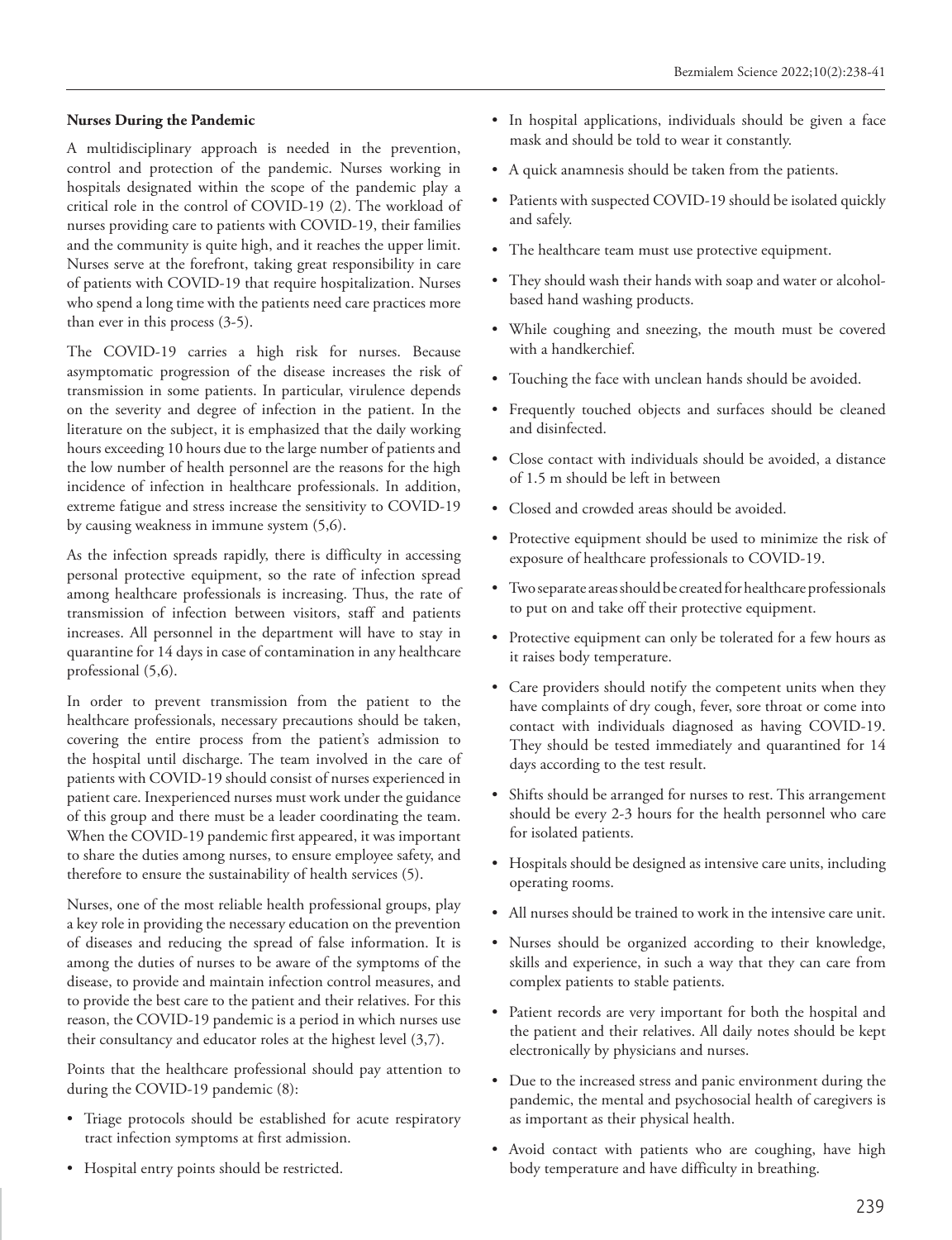- Avoid sharing objects that come into contact with the mouth.
- Shaking hands should be avoided.
- Standard rules such as hand and respiratory hygiene, safe waste management and sterilization of equipment should be followed.
- In order to reduce the workload of nurses, nurse planning should be done in such a way that one nurse per patient.

Things to do in care and treatment for individuals diagnosed as having COVID-19 (8-12);

- If the patient's hemodynamics is good, prone position should be given. In the literature, it is stated that applying the prone position for a minimum of 12 hours a day increases oxygenation and reduces mortality.
- In individuals with severe acute respiratory distress, it is recommended to keep the individual in the prone position for 12-16 hours in order to maintain mechanical airway patency.
- Vital signs should be followed up at frequent intervals.
- Bilateral lung sounds should be listened to.
- The patient's pain and consciousness should be evaluated.
- It is recommended that patients in the intensive care unit stay in negative pressure rooms.
- It is recommended that at least 3 specialists (physician and nurse) be assigned to ensure a safe prone position for each patient.
- Visitor entry should be prohibited in intensive care units. However, video calls can be made to ensure communication between the patient and their relatives. Negative pressure system must be applied to reduce droplet and aerosol exposure in patients hospitalized with the diagnosis of COVID-19 in intensive care units. In cases where there is no negative pressure system, the room doors should be kept closed and the number of rooms should be increased.
- Patient rooms should be single occupancy, if there is no single room, a distance of at least 1-1.5 meters should be left between patient beds.
- Every material used for patients should be patient-specific.
- Oxygenation of patients should be monitored frequently and it should be ensured to maintain it within normal limits.
- It is very important to intubate patients at the right time. For this reason, the respiratory functions of the patients should be monitored frequently.
- Non-rebreathing reservoir masks should be used in patients without dyspnea, and non-invasive respiratory support systems should be used in patients with dyspnea.
- Heart rhythm and rate, blood pressure and other organ functions should be monitored continuously by monitoring sick individuals.
- Due to the long-term prone positioning, sick individuals should be followed up frequently against the risk of pressure injury.
- Fluid therapy should be carefully managed and balanced solutions should be selected in terms of the risk of dehydration. Edema must be checked.
- Considering comorbidities, especially in elderly patients, is very important in terms of care planning.
- It is very important to follow the patient's hourly intake and output. If there is a urinary catather, it should be taken care of.
- Evaluation of capillary refill rate, body temperature and perfusion of sick individuals is very important.
- If the patient is not intubated, oral feeding should be supported, enteral nutrition should be preferred in patients whose oral intake cannot be maintained.
- Gastrointestinal system functions and aspiration risks of individuals must be evaluated. Individuals over 65 years of age who are at risk of aspiration and those with advanced distension should be supported with parenteral nutrition.
- Patients should be followed up for the risk of developing coagulopathy. Low molecular weight heparin prophylaxis is recommended for the prevention of thromboembolism in individuals in line with the physician's request.
- The patient must be followed up for the development of acute renal failure.
- The patient should be followed up for early signs of sepsis.
- Regular blood gas analysis is very important.
- The entrances to the patient's room should be reduced as much as possible.
- Oral care must be applied once every 4 hours.
- Aspiration of patient secretions should be ensured.
- All contaminated materials used after care should be disposed of in the medical waste box and removed from the area.

It is very important to apply individualized care when planning nursing care for patients with COVID-19.

#### **Conclusion and Recommendations**

COVID-19 is a highly contagious viral disease with a high mortality rate. It is only possible with a qualified individualized nursing care that individuals hospitalized due to the diagnosis of COVID-19 are affected by adverse situations as little as possible. The responsibilities of nurses in this regard are quite high and of critical importance. For this reason, if the nurses know both the interventions to be applied for the sick individual and the necessary measures to protect themselves during the period from the patient's admission to the discharge from the hospital, negative experiences, recovery time and contagiousness can be reduced.